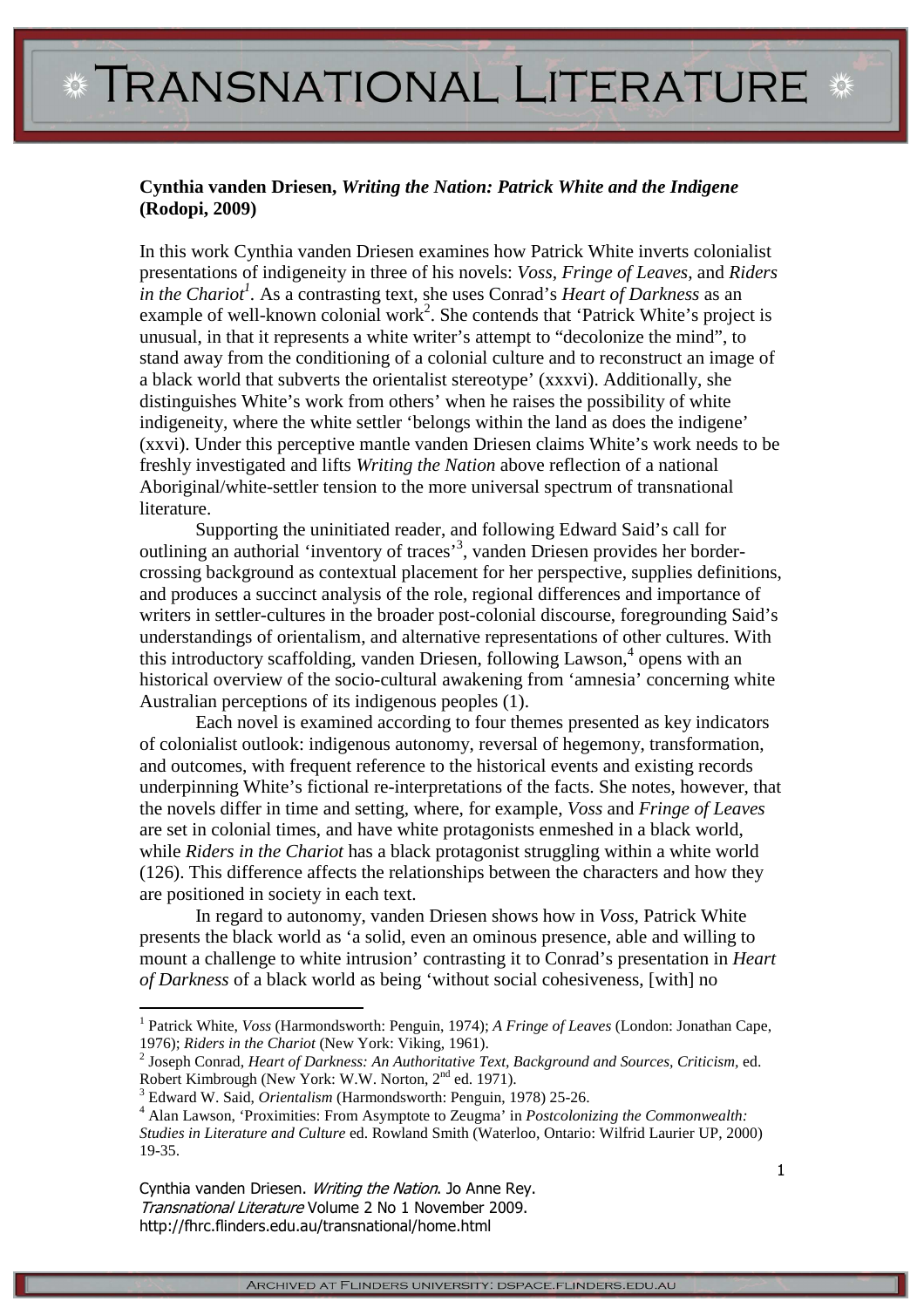potential to offer any kind of resistance to the white challenge' (33). She notes how White's progressive empowerment of Jackie in *Voss* directly contrasts with the disempowerment of the German explorer as they move away from European civilization and further into the black world, and as Voss becomes more dependent on the knowledge of the blacks in order to survive, a reversal of the traditional colonialist white 'power'/black 'powerless' binary narrative evolves.

 Similarly in *Fringe of Leaves*, black society has ascendency when the white character of Ellen loses her agency upon capture by the blacks, is subjected to the humiliation of beatings, and becomes dependent upon the charity of the blacks for her survival.

 In contrast, Alf Dubbo's autonomy, in *Riders in the Chariot*, is expressed more subtly, in that his external circumstances are characterised by the sufferings inflicted from white people and the established power regimes of the white world in which he is raised and tries to flourish, but eventually will only survive, yet his inner dignity cannot be defeated, and so his personal resilience becomes his agency that allows him to transcend the barriers and humiliations to which he is subjected. Thus vanden Driesen clearly shows how Patrick White subverts the customary colonialist text through the inversion of the autonomy of the black and white characters and their innate power to resist and/or survive.

 In relation to the reversal of white hegemony over blacks, vanden Driesen again uses Conrad's *Heart of Darkness* to illustrate the colonialist narrative which 'constructs the black as degenerate and inferior, deserving only of enslavement by the white' (22), before showing examples of White's post-colonial presentation. One of many examples can be seen in *Voss*, when Dugald deliberately destroys the letters he has been entrusted with. Here, White illustrates the indifference the indigenous world has for highly valued writing and written documents in a white world. This represents a vivid expression of the gulf between the two cultures, and is reinforced when Dugald removes his clothing as the group of Aborigines watch, $5$  symbolically demonstrating his refusal of white-influence over him (47).

 Vanden Driesen gives equivalently powerful examples from both *Fringe of Leaves* and *Riders in the Chariot* to support her argument that in Patrick White's work there is an ongoing effort to reverse the hegemonic narrative of colonialist writing. For example the role and relationship of the convict character Jack Chance in *Fringe of Leaves* to the indigenous world explores the notion of white indigeneity when he rejects a return to the white world preferring that of the blacks.

 Additionally, she attends to Patrick White's positioning of cannibalism in *Fringe of Leaves*, for example, where blacks practice it as a mystical ritual unlike whites who are shown to practice it for the purpose of staving off hunger. She explains that this latter situation is in fact the common interpretation of the practice when situated within colonialist texts about 'heathen' tribes (93). In fact, it is Ellen's participation in this act for the sake of hunger which positions the white character as the degenerate.

 Finally, vanden Driesen examines the characters' transformation and outcomes. Whereas in the first two novels this transformation involves a process of indigeneity being acquired by the white characters, e.g. Voss, and Ellen in *Riders in the Chariot*, there is a reversal of this as we watch the acculturation of Alf Dubbo toward white ways. In this sense, as vanden Driesen points out, there is a movement

 $\overline{a}$ 

Cynthia vanden Driesen. Writing the Nation. Jo Anne Rey. Transnational Literature Volume 2 No 1 November 2009. http://fhrc.flinders.edu.au/transnational/home.html

<sup>5</sup> White, *Voss* 220.